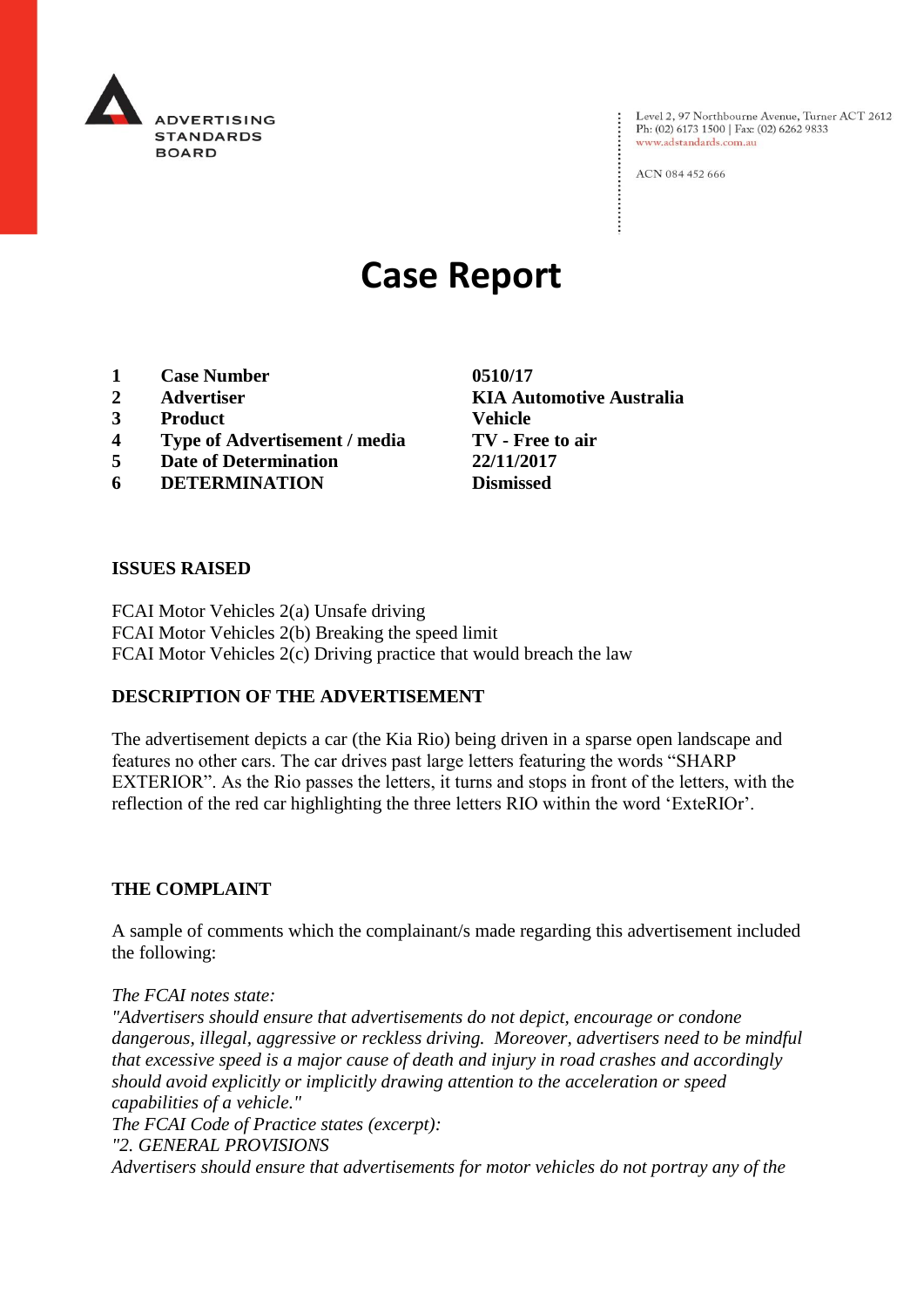*following:*

*(a) Unsafe driving, including reckless and menacing driving that would breach any Commonwealth law or the law of any State or Territory in the relevant jurisdiction in which the advertisement is published or broadcast dealing with road safety or traffic regulation, if such driving were to occur on a road or road-related area, regardless of where the driving is depicted in the advertisement. [Examples: Vehicles travelling at excessive speed; sudden, extreme and unnecessary changes in direction and speed of a motor vehicle; deliberately and unnecessarily setting motor vehicles on a collision course; or the apparent and deliberate loss of control of a moving motor vehicle.]*

*(b) People driving at speeds in excess of speed limits in the relevant jurisdiction in Australia in which the advertisement is published or broadcast.*

*(c) Driving practices or other actions which would, if they were to take place on a road or road-related area, breach any Commonwealth law or the law of any State or Territory in the relevant jurisdiction in which the advertisement is published or broadcast directly dealing with road safety or traffic regulation."*

*The advertisement is therefore clearly in breach of the Code.*

### **THE ADVERTISER'S RESPONSE**

Comments which the advertiser made in response to the complainant/s regarding this advertisement include the following:

*We have considered the complaints and the advertisement in question in light of the provisions of the AANA Code of Ethics ("AANA Code") and the Voluntary Code of Practice of Motor Vehicle Advertising set by the Federal Chamber of Automotive Industries ("FCAI Code"). We note that the nature of the complaints relate generally to the FCAI Code and specifically to the concern that the advertisement portrays unsafe driving practices. We have carefully considered the AANA Code and FCAI Code, and have assessed the provisions of each against the content of this advertisement. We submit that the advertisement does not breach the AANA Code or the FCAI Code on any of the grounds set out in the same. Looking at the AANA Code, Provision 2.6 provides that advertisements "shall not depict material contrary to Prevailing Community Standards on health and safety." The advertisement depicts a car (the Kia Rio) being driven in a sparse open landscape that is* 

*not represented as a road and features no other cars, traffic, pedestrians, or for that matter, people at all.*

*The car drives past large metallic letters featuring the words "SHARP EXTERIOR". As the Rio passes the letters, it turns and stops in front of the letters, with the reflection of the red car highlighting the three letters RIO within the word 'ExteRIOr'.*

*In relation to point 1 within your response criteria, the limited driving aspects of the vehicle show the car driving in a straight line from both the front and the rear of the vehicle, with the purpose of showcasing the new exterior design of the of the car. These are normal driving conditions that could be presented in a road-related area. The car then slows and stops quickly with a turn to park in front of the large metallic letters. We feel this is a demonstration of the safety and handling aspects of the car, which are inherently important qualities for any consumer considering a new vehicle purchase. The car is not drifting. Drifting is a continuous wheel spin whilst still creating forward momentum. Our car was not doing this. The Rio is depicted a sudden stop, which our car is entitled to do. In relation to point 2 within your response criteria, the car was driven within the legal speed*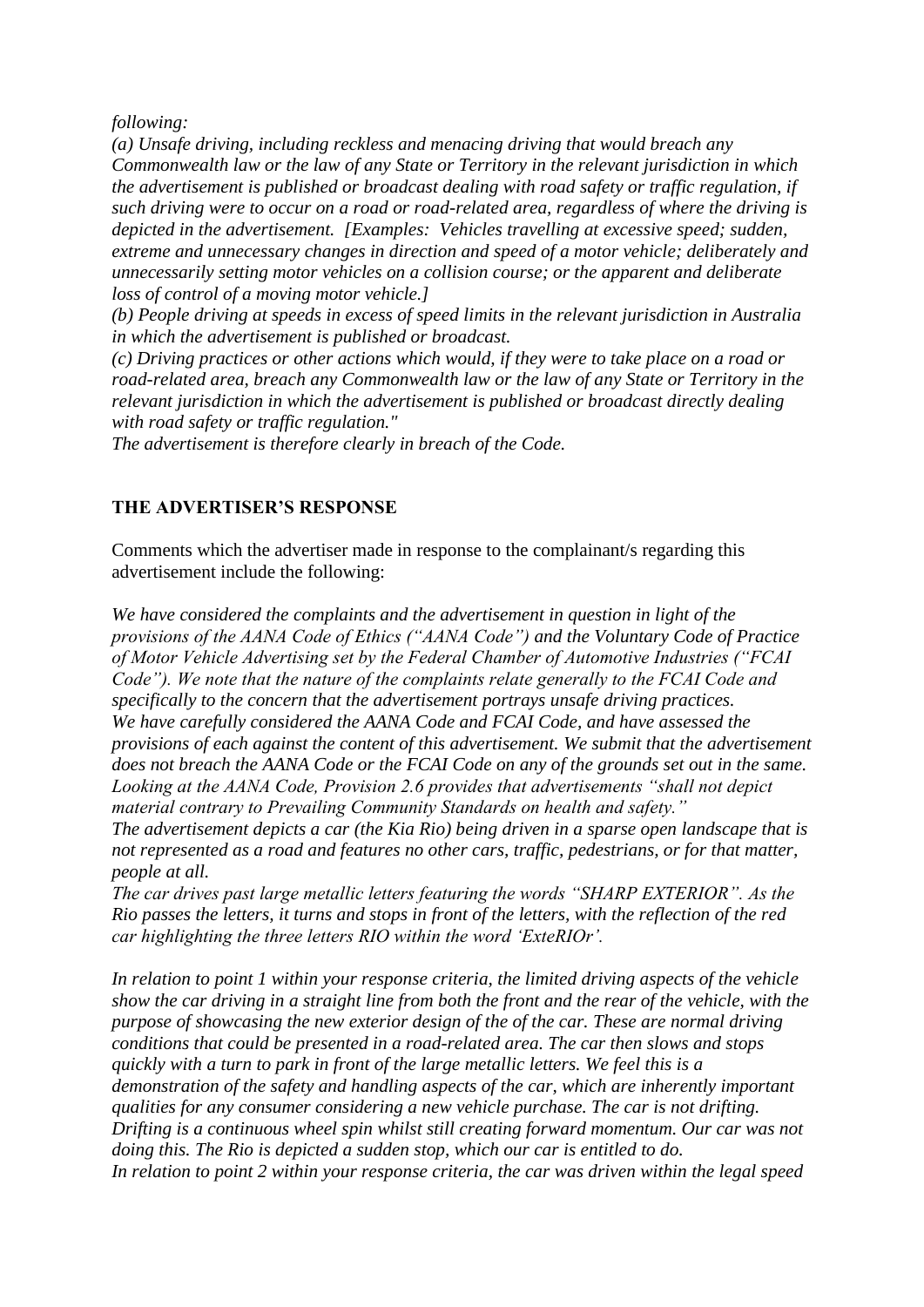*limit at all times during the filming of this commercial. There was in fact, three techniques used to convey the vehicle travelling within the legal limit. With each of these techniques, the vehicle was travelling within legal speed limits at all times. There was no speeding, but simply dynamic effects to create a sense of movement.*

*a) The first technique was to have the car drive over some dust to create a small dust cloud. b) The second technique was to have the car drive towards the camera, whilst the camera was travelling slowly in the opposite direction.*

*c) The third technique was a simple 'heat haze' effect over the footage.*

*In relation to point 3 within your response criteria, there were no special permits required to undertake the filming of this advertisement, but, as always, Kia Motors Australia acts proactively with regards to occupational health and safety and in this case, the car was shot in a closed environment, with the car being driven by a professional driver, with safety officers and a registered nurse in attendance.*

*In relation to point 4 within your response criteria, this TV commercial has been broadcast in all capital cities and most regional locations within Australia, since January 2017, without so much as one complaint.*

*In relation to point 5 within your response criteria, the advertisement has been published online periodically since January 2017.*

*Accordingly, we submit that the advertisement does not breach Provision 2.6, or any other provision of the AANA Code.*

*Looking at the FCAI Code, we note that at no time is there any scene in the advertisement that depicts any vehicle being driven in a manner that can be described as unsafe, menacing or reckless.*

*Your response criteria also requests that we have thoroughly considered and addressed the guidelines present within Section 2 of the AANA Code of Ethics. We note the following responses;*

*2.1 Discrimination or vilification – There is no breach of this section of the code as there is no representation of people within the execution at all.*

*2.2 Exploitative and degrading - There is no breach of this section of the code as there is no representation of people within the execution, nor does the tonality or theme of this execution have any relevance to this clause of the Code.*

*2.3 Violence – There is no breach of this section of the code as there is no representation of people or any type of violence within this execution.*

*2.4 Sex, sexuality and nudity - There is no breach of this section of the code as there is no representation of people within this execution.*

*2.5 Language – There is no breach of this section of the code.*

*2.6 Health and Safety – This point has been addressed earlier within our response, but again we reiterate that Kia takes Health and Safety very seriously.*

*In conclusion, we submit that the advertisement is compliant with the AANA Code and the FCAI Code. Whilst each complaint should be taken seriously, the fact that there was only one complaint in almost a year, shows that broad society views are not consistent with the complaint received. Kia sees itself as a responsible advertiser and one that takes road practises seriously. The fact that this is not depicted on a public road is itself enough reason for this complaint to be dismissed.*

## **THE DETERMINATION**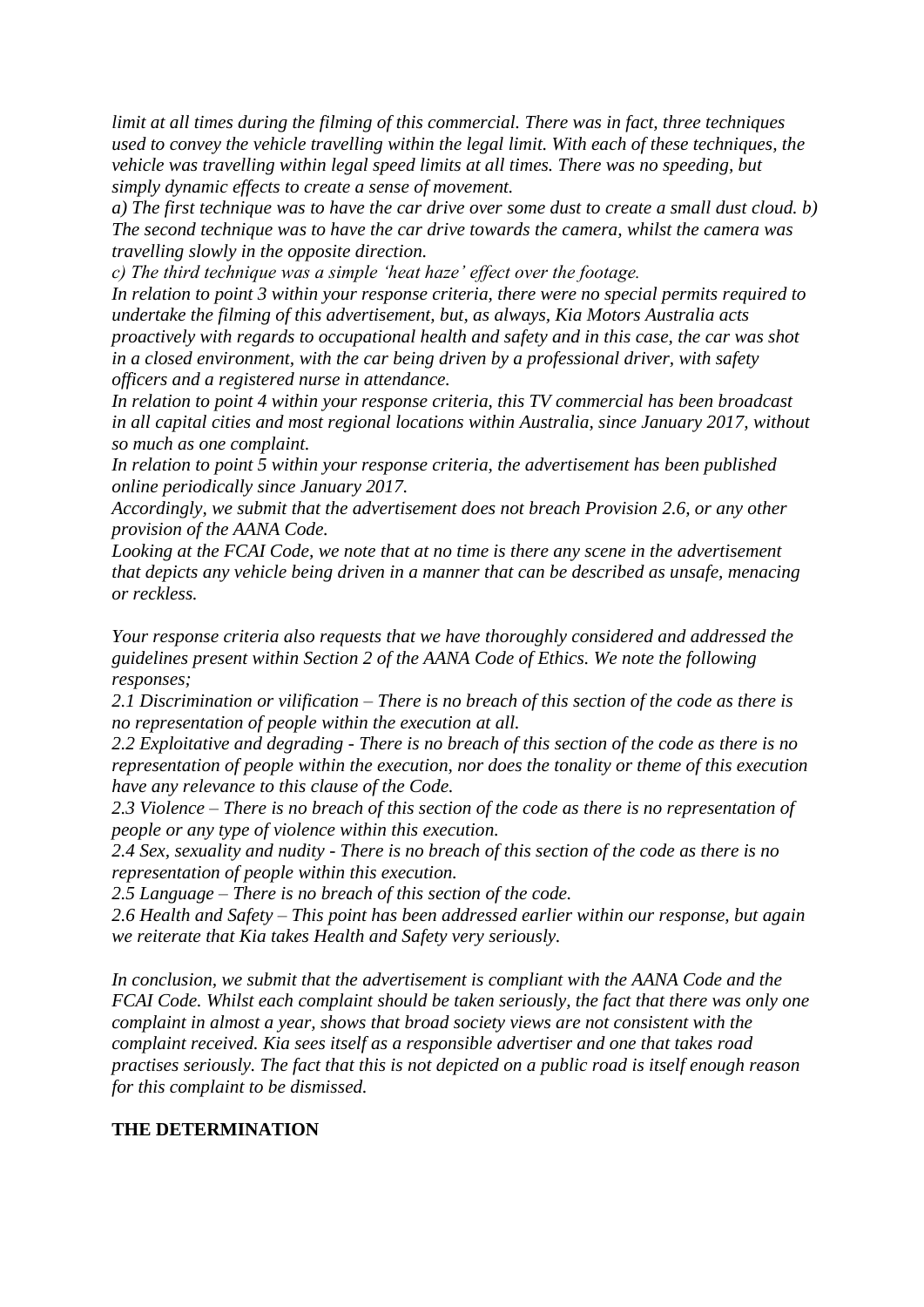The Advertising Standards Board (Board) was required to determine whether the material before it was in breach of the Federal Chamber of Automotive Industries Advertising for Motor Vehicles Voluntary Code of Practice (the FCAI Code).

To come within the FCAI Code, the material being considered must be an advertisement. The FCAI Code defines an advertisement as follows: "matter which is published or broadcast in all of Australia, or in a substantial section of Australia, for payment or other valuable consideration and which draws the attention of the public, or a segment of it, to a product, service, person, organisation or line of conduct in a manner calculated to promote or oppose directly or indirectly that product, service, person, organisation or line of conduct".

The Board then considered whether that advertisement was for a motor vehicle. Motor vehicle is defined in the FCAI Code as meaning: "passenger vehicle; motorcycle; light commercial vehicle and off-road vehicle". The Board determined that the KIA Rio series was a Motor Vehicle as defined in the FCAI Code.

The Board determined that the material before it was an advertisement for a motor vehicle and therefore that the FCAI Code applied.

The Board then analysed specific sections of the FCAI Code and their application to the advertisement.

The Board considered clause 2(a) of the FCAI Code. Clause 2(a) requires that: 'Advertisements for motor vehicles do not portray ...unsafe driving, including reckless or menacing driving that would breach any Commonwealth law or the law of any State or Territory in the relevant jurisdiction in which the advertisement is published or broadcast dealing with road safety or traffic regulation, if such driving were to occur on a road or roadrelated area, regardless of where the driving is depicted in the advertisement.'

The Board noted the advertisement features a male voiceover talking about the features of the vehicle and the images are of the exterior of the car. The car is being driven on an open space and as the words "sharp exterior" appear on screen, the car turns and stops. The voiceover mentions the price while an image of a different colour car appear on screen.

The Board noted the complainant's concerns that the advertisement shows the car speeding across a wide open space and then does a sudden turn (drift) and comes to a stop.

The Board noted that the FCAI Explanatory notes provides examples to clause 2(a) that states include:

'Vehicles travelling at excessive speed; sudden, extreme and unnecessary changes in direction and speed of a motor vehicle…or the apparent and deliberate loss of control of a moving motor vehicle.'

The Board noted that the vehicle is seen travelling in a straight line and across a wide open space without any other vehicles or people around. The Board noted that the vehicle does come to a sudden stop as it turns and faces the camera. The Board noted that there was not any screeching of tyres or long drifting periods and that the car appeared under control by the driver at all times.

In the Board's view the music and visuals create an impression that the vehicle was travelling